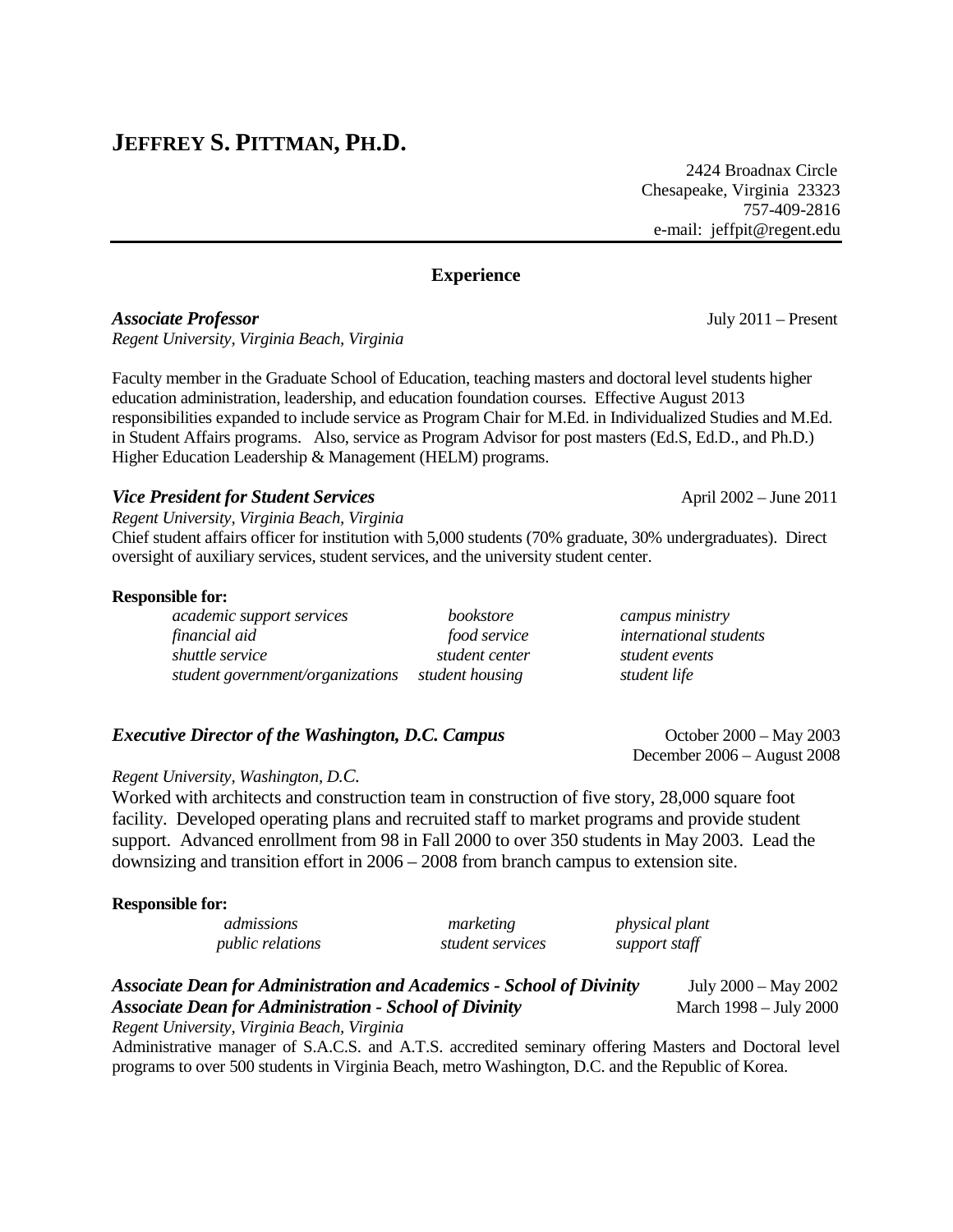#### Responsible for:

| admissions                                                                                                               | alumni services          | budget             | career services        |
|--------------------------------------------------------------------------------------------------------------------------|--------------------------|--------------------|------------------------|
| development                                                                                                              | distance education       | financial aid      | Korean programs        |
| Doctor of Ministry program<br><b>Additional Responsibilities as of July 2000:</b>                                        | marketing                | registration       | support staff          |
| academic advising                                                                                                        | adjunct appointments     | course rotation    | curriculum             |
| <i>faculty development</i>                                                                                               | <i>faculty relations</i> | student discipline | student government     |
| <b>Assistant Vice President for Administrative and Auxiliary Services</b><br>Regent University, Virginia Beach, Virginia |                          |                    | July 1987 – March 1998 |

Operations manager for S.A.C.S. accredited private graduate school. Supervision of seven budget units and 75 employees.

| <b>Responsible for:</b> |                      |                 |                       |
|-------------------------|----------------------|-----------------|-----------------------|
| <i>bookstore</i>        | <i>facility use</i>  | insurance       | housing               |
| food service/vending    | <i>mail services</i> | purchasing      | <i>physical plant</i> |
| <i>photocopiers</i>     | <i>motor pool</i>    | safety/security | shuttle service       |

•Managed 20% of institutional expense budget and garnered 10% of university revenues.

•Attained 100% occupancy level in 224 unit apartment complex while doubling complex size and setting rental rates at market level without offering rebates or other rental incentives.

•Developed and implemented facility use policy bringing in rental revenue from off-campus groups.

•Led international operations team in the housing, board, and transport of 57 fully subsidized eastern-European students, saving institution 100K over 2 year period.

•Managed construction of \$14 million, 132,000 sq. ft. academic building in 1993/94 and 11 campus facility renovation projects in 1993/94 with all projects completed on time and within 400K budget.

- Successfully relocated 150 employees and Law Library to new facilities 1993/94 on time and within budget.
- Increased bookstore net revenue by 2.5 times in a 1 year period.

| <b>Assistant Director of Admissions and Financial Aid</b> | January 1987 – July 1987     |
|-----------------------------------------------------------|------------------------------|
| <b>Financial Aid Officer</b>                              | January 1986 – December 1986 |
| Regent University, Virginia Beach, Virginia               |                              |

#### *Vice President/Credit Manager* January 1980 - January 1986

*East Carolina Farm Credit Service, Elizabeth City, North Carolina*

Regional credit administrator for 500 million dollar agricultural lender. Involved in all phases of operations and credit administration.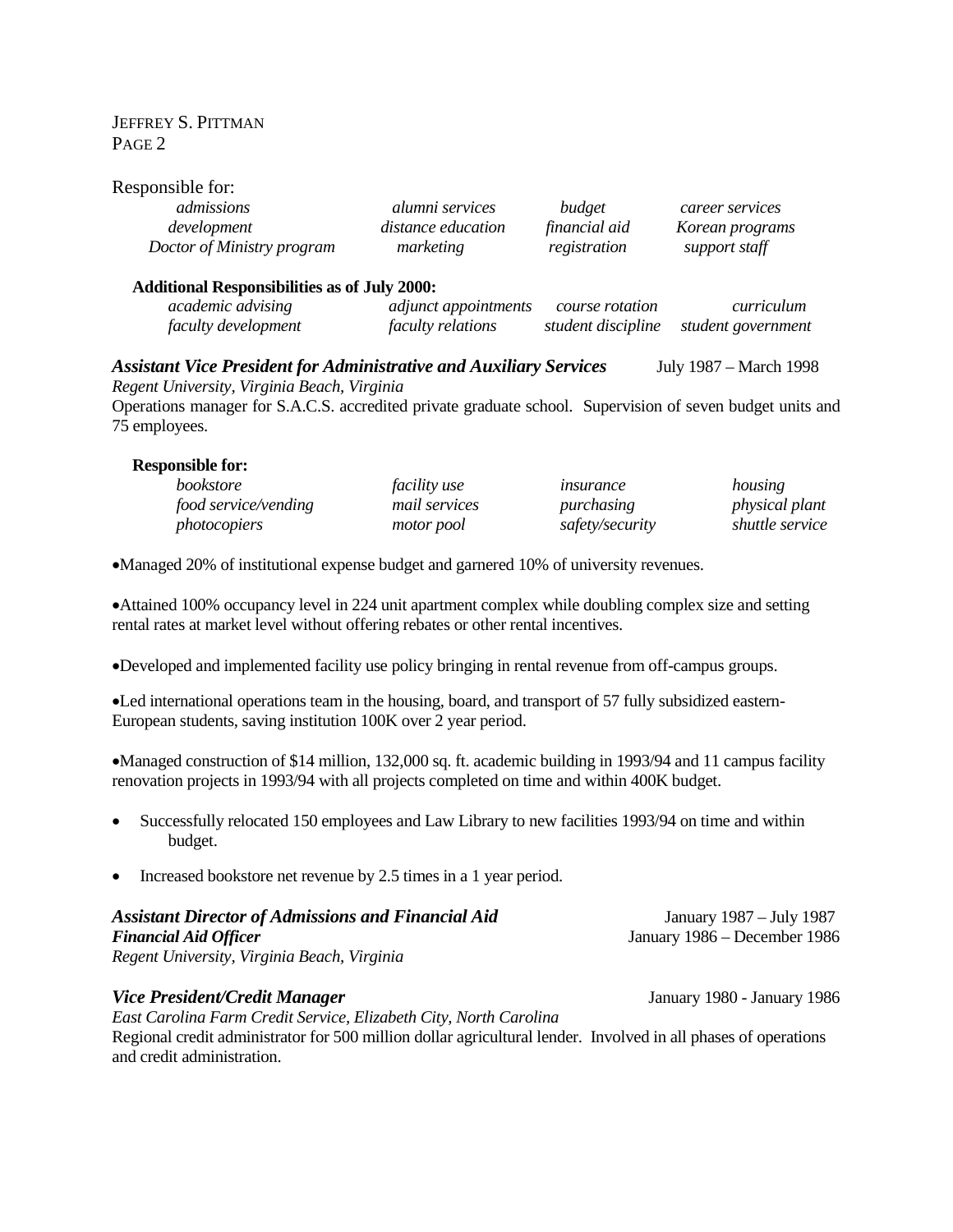## **Education**

#### **Doctor of Philosophy**, Old Dominion University -- Norfolk, Virginia, 2003

- GPA 3.91
- Concentration in Higher Education Administration Academic Leadership
- Selected to the Honor Society of Phi Kappa Phi
- Dissertation title: *Privatize or Self-operate: Decision-making in Campus Services Management*

**Master of Business Administration**, Regent University -- Virginia Beach, Virginia, 1987 •GPA 3.69 •Long Scholarship recipient 1986

**Bachelor of Arts**, University of North Carolina -- Chapel Hill, North Carolina, 1976

Oxford University -- Oxford, England, summer 1973 (summer residency program through the University of North Carolina – Asheville)

**Certificate** – Disney Institute Business Programs, *Leadership, Management, Service and Creativity Disney Style,* Orlando, Florida, 2004

**Certificate** - Administrative Management Institute, Cornell University -- Ithaca, New York, 1995

**Certificate** - College Business Management Institute, University of Kentucky -- Lexington, Kentucky, 1994 (three year-tiered program in college administration)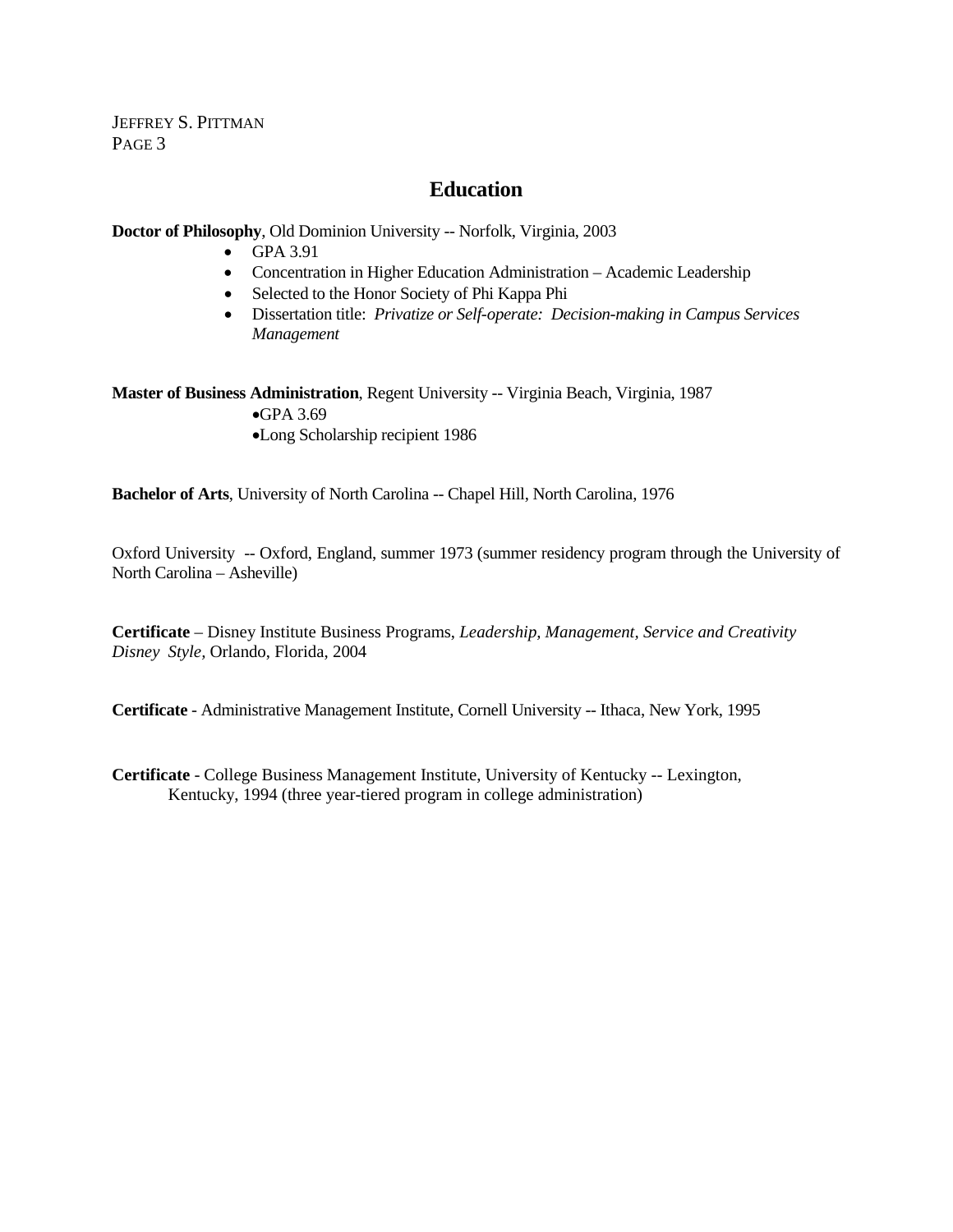## **Publications**

- Frawley, R. G., Jackson, L. D., & Pittman, J. S. (2017). Why try service-learning in a faith-based context? Manuscript submitted for publication.
- Pittman, J. S. (2015, winter). Progressing as institutional leaders through deliberate engagement in student development and experiential learning*. College Services* - National Association of College Auxiliary Services (NACAS), 36-37, 50.
- Pittman, J. S. (2015, spring). Onward and upward: Leading the way in higher education innovation*. College Services* - National Association of College Auxiliary Services (NACAS), 34-36.
- Pittman, J. S., & Jackson, L. D. (2014). Changing college student development and learning styles: Campus implications. *National Social Science Technology Journal*, 42(1), 71-78.
- Jackson, L. D., & Pittman, J. S. (2014, winter). Ahead of the curve: Five student affairs strategies for adjusting to student maturation changes. *Leadership Exchange* - National Association of Student Personnel Administrators (NASPA), 32-33.
- Pittman, J. S. (2013, winter). Certification: A personal positioning developmental framework. *College Services* - National Association of College Auxiliary Services (NACAS), 25-26.
- Pittman, J. S., & Jackson, L. D. (2013, October). Changing college student development and learning styles: Campus implications. In J. Baydo (Chair), NSSA professional development conference proceedings. Symposium conducted at the meeting of the National Social Science Association, New Orleans, LA.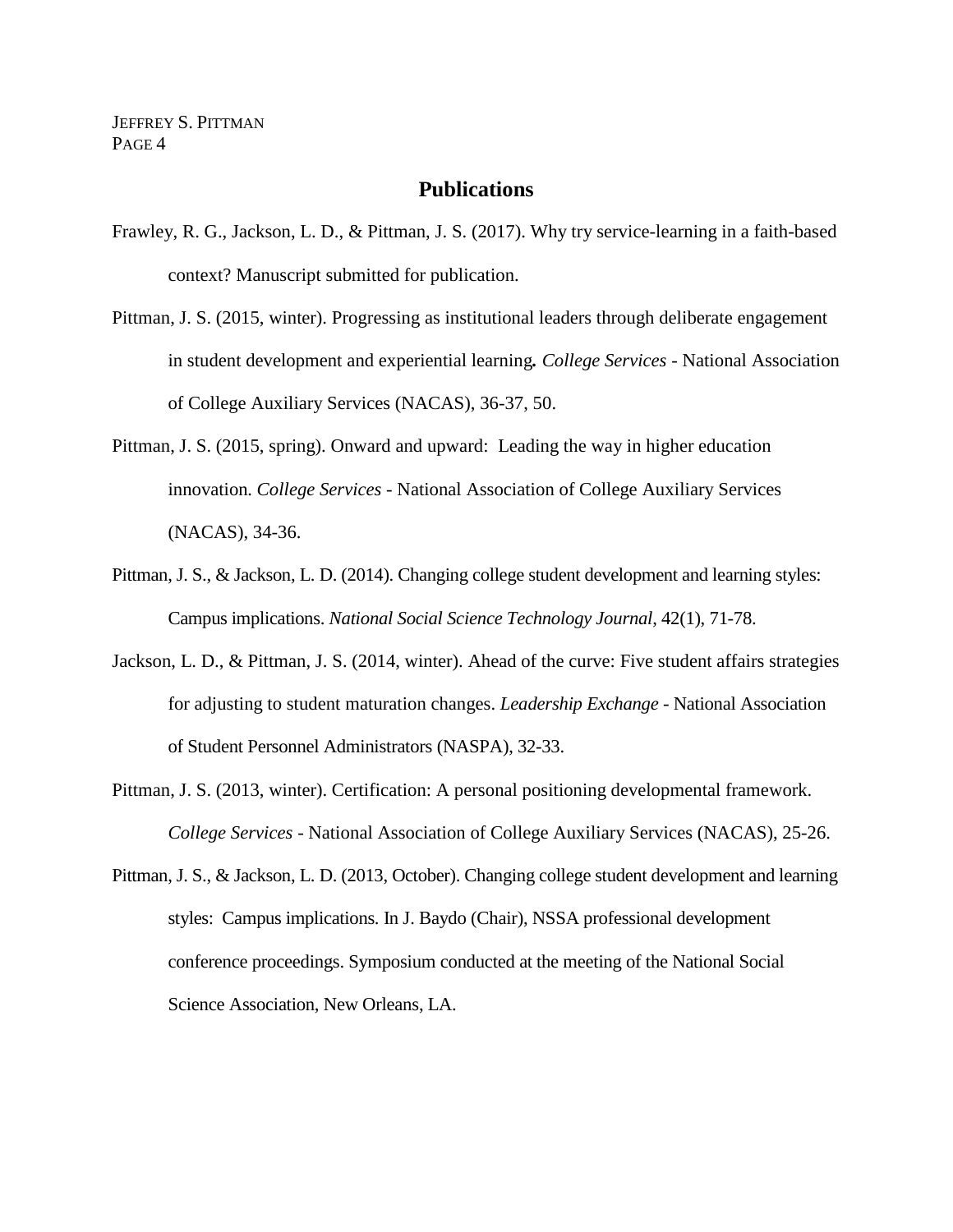#### **Publications (continued)**

- Pittman, J. S., & Burnett, D. D. (2013). The privatization of higher education. In J. L DeVitis
- (Ed.). *Contemporary colleges and universities: A reader* (pp. 322-331). New York: Peter Lang.
- Pittman, J. S. (2012, spring). Student services and auxiliary enterprises. In B. A. Jacobs, & J. Kinzie (Eds.), *Enhancing sustainability campuswide - new directions for student services*, #137 (pp. 29-39). San Francisco: Jossey Bass.
- Pittman, J. S., Jackson, L. D., & Giovannelli, T. S. (2010, winter). A new model for career services. *Leadership Exchange* - National Association of Student Personnel Administrators (NASPA), 36-37.
- Sherwood, G., & Pittman, J. S. (2009, fall). Auxiliary services: Translating change into opportunity, (third in a three part series). *College Services* - National Association of College Auxiliary Services (NACAS), 28-30.
- Sherwood, G., & Pittman, J. S. (2009, summer). Auxiliary services: An industry grows and matures, (second in a three part series). *College Services* - National Association of College Auxiliary Services (NACAS), 26-27.
- Ingemann, M., Jackson, L. D., & Pittman, J. S. (2009, spring). Partnerships for effective campus crisis responses. *International Journal of Emergency Mental Health*, 11(2), 97-103.
- Sherwood, G., & Pittman, J. S. (2009, spring). The evolution of auxiliary services an industry is born, (first in a three part series). *College Services* - National Association of College Auxiliary Services (NACAS), 17-18.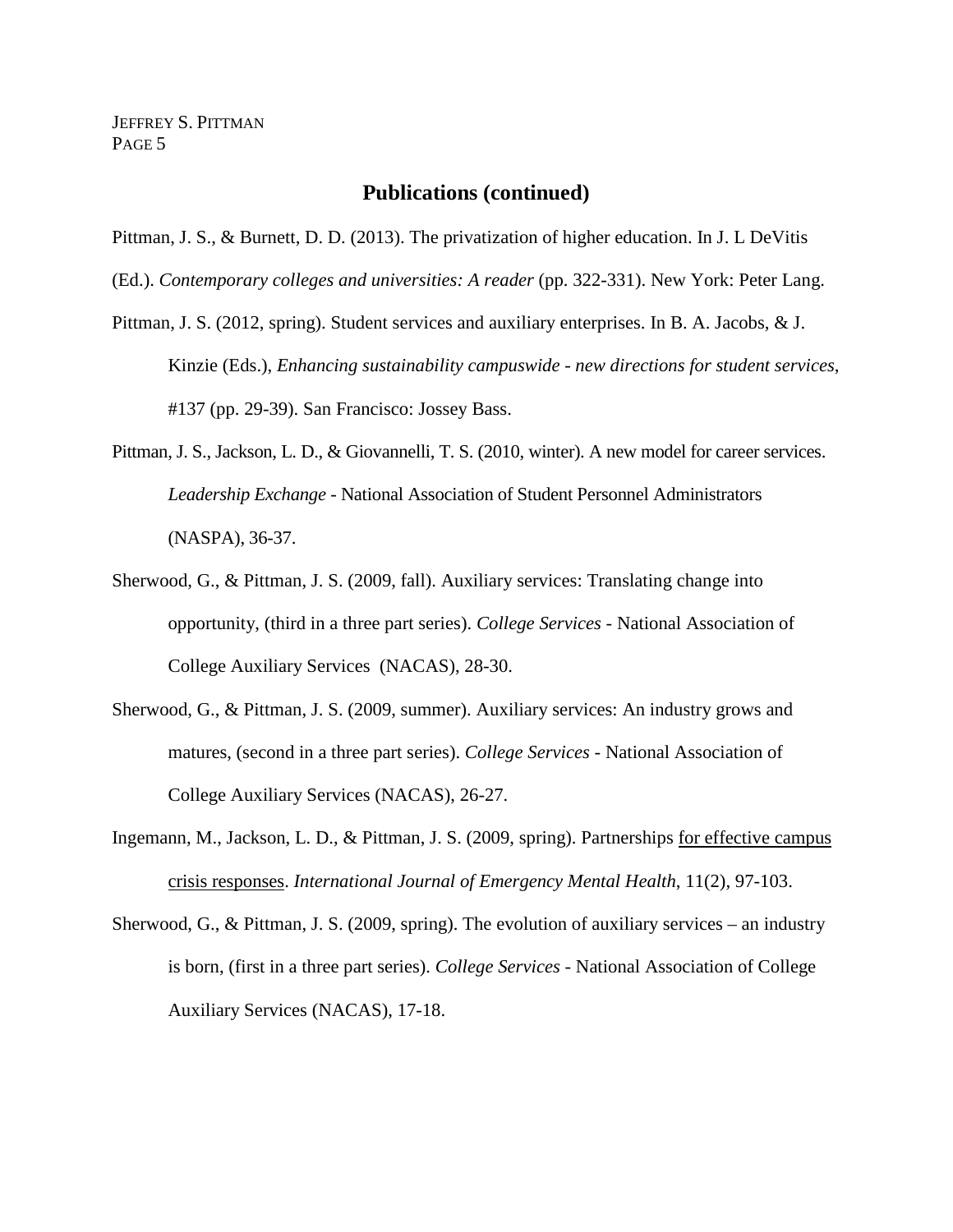### **Publications (continued)**

- Pittman, J. S. (2008, June). The tip of the spear: Visioning the future and obtaining the resources for auxiliary services success. *College Services* - National Association of College Auxiliary Services (NACAS), 14-15.
- Jackson, L. D., & Pittman, J. S. (2007, summer). Cross campus collaboration creates resources and results. *Leadership Exchange -* National Association of Student Personnel Administrators (NASPA), 5(2), 32-33.
- Pittman, J. S. (2007, July/August). All hands on the plan -- one question keeps Regent University strategically focused: Are we who we say we are? *Business Officer* - National Association of College and University Business Officers (NACUBO), 57-61.
- Pittman, J. S., & Perfetto, P. (2007, June). The far-reaching impact of auxiliary services: NACAS, CAS, and our focus on quality. *College Services* - National Association of College Auxiliary Services (NACAS), 22-23.
- Pittman, J. S. (2006, December). Roadmap to the future– strategic planning: An association and higher education imperative. *College Services* - National Association of College Auxiliary Services (NACAS), 36-39.
- Pittman, J. S., & Hassmiller, B. (2006, August). Chief operating officer: The critical role of campus operations, *College Services-* National Association of College Auxiliary Services, 56-58.
- Pittman, J. S., & Gray, M. (2006, April). Trends in contracted campus services. *College Planning and Management*, 9(4), 25-28.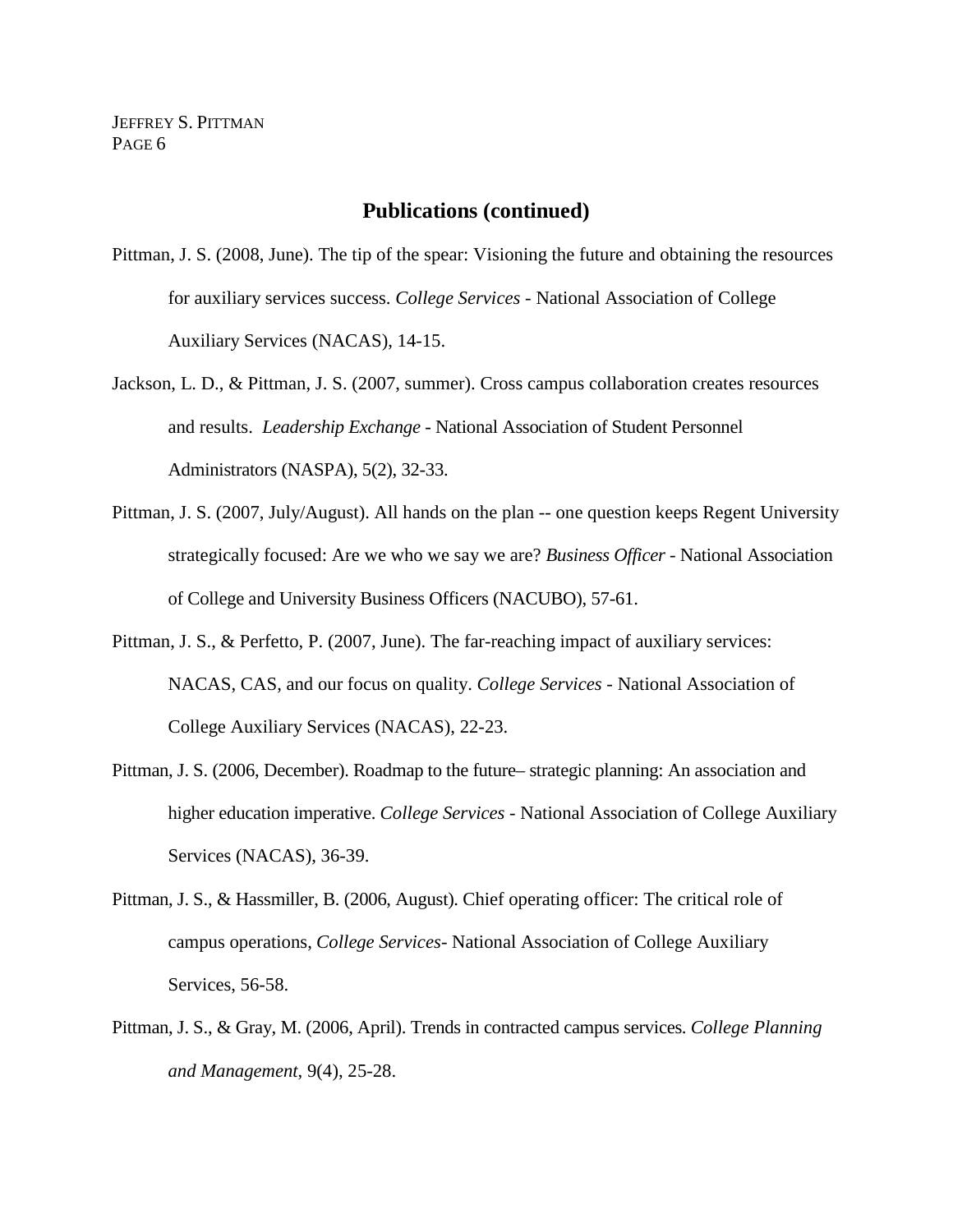#### **Publications (continued)**

- Hassmiller, B., Myers, R., & Pittman, J. S. (2006, April). The future of the auxiliary services professional. *College Services -* National Association of College Auxiliary Services (NACAS), 64.
- Pittman, J. S. (2006, spring). The extraordinary partnership of student affairs and auxiliary services. *Leadership Exchange* - National Association of Student Personnel Administrators (NASPA), 4(1). 14-17.
- Pittman, J. S. (2005, October). Understanding campus culture: A key to operating successful auxiliary services. *College Services* - National Association of College Auxiliary Services (NACAS), 20-23.
- Jacobs, B. A., & Pittman, J. S. (2005, August). Auxiliary services: Their effect on the bottom line. *College Planning and Management*, 8(8), 18-24.
- Pittman, J. S. (2005, August). A method to the madness A comprehensive decision framework can aid in the choice to self-operate or outsource campus operations. *Business Officer -* National Association of College and University Business Officers (NACUBO), 28-30.
- Pittman, J. S. (2003). *Privatize Or self-operate: Decision-making in campus services management* (Doctoral dissertation, Old Dominion University).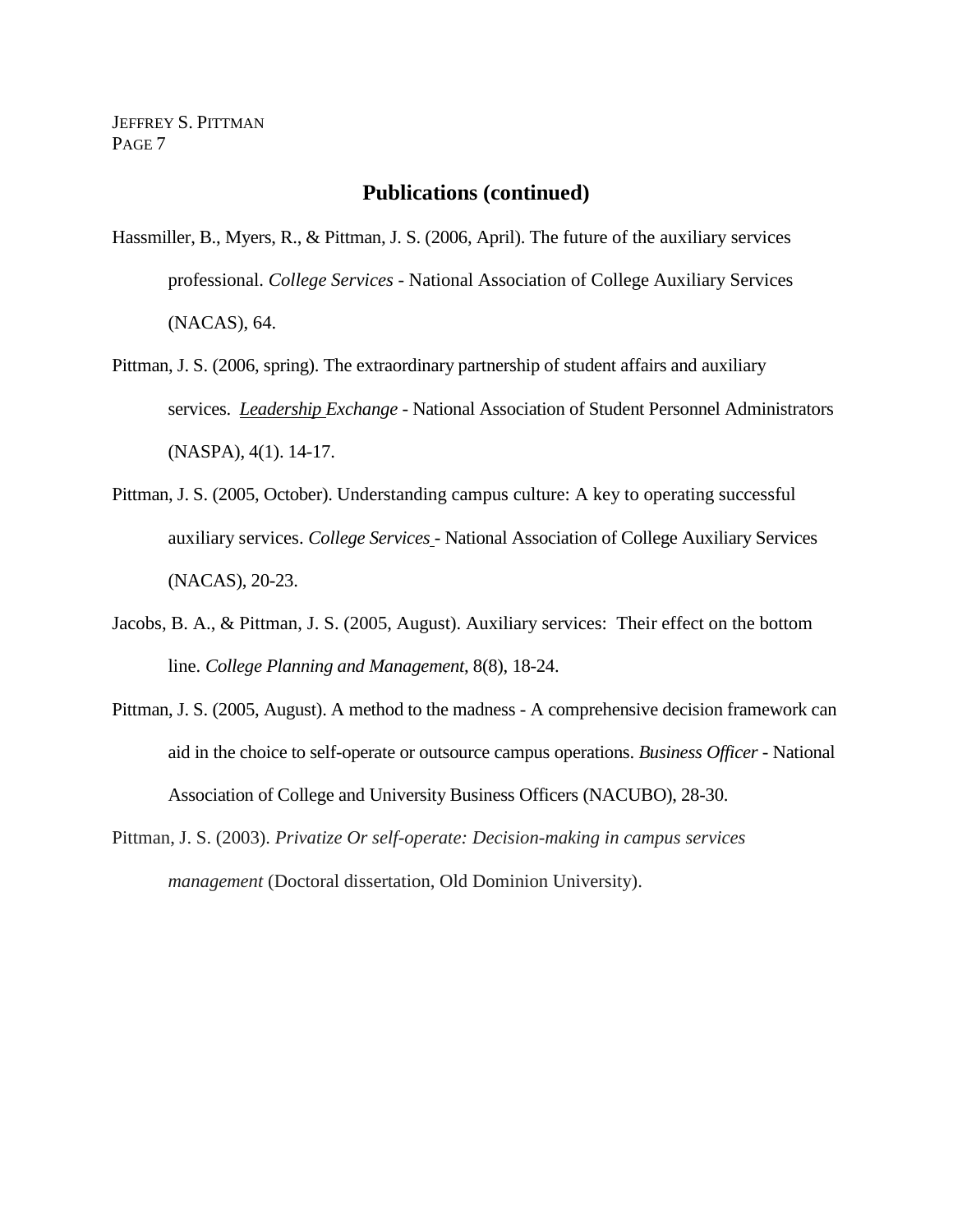#### **Presentations**

- Pittman, J. S. (2015, March 21). *Culture and Christian formation*. Parallel paper session chair/moderator at The Holy Spirit and Christian Formation Conference, Regent University, Virginia Beach, Virginia.
- Courter, D., Danzell, L. Eldred, P., & Pittman, J. S. (2014, June 9**).** *Higher education trends that enlighten and frighten and their impact on auxiliaries*. Panel presentation at NACAS-East Annual Conference, Virginia Beach, Virginia.
- Burnett, D. B., & Pittman, J. S. (2014, March 18). *How do students conceptualize leadership?* Paper presented at National Association of Student Personnel Administrators (NASPA), Baltimore, Maryland.
- Jackson, L. D., & Pittman, J. S. (2013, November 4). *Developmentally-anchored campus programming for greater student impact.* Paper presented at Southern Association of College Student Affairs (SACSA) Annual Conference, Norfolk, Virginia.
- Pittman, J. S., & Jackson, L. D. (2013, October 7). *Changing college student development and learning styles: Campus implications.* Paper presented at National Social Science Association (NSSA) Professional Development Conference, New Orleans, Louisiana.
- Pittman, J. S. (2012, October 29). *CAS, auxiliary services, and CASP: Using CAS Standards to enhance professional performance.* Paper presented at NACAS Annual Conference, Atlanta, Georgia.
- Maghsoodnia, M., McCollum, E., Myers, R., Roth, J., & Pittman, J. S. (2012, October 29). *Transformation of the textbook market: Where are we headed?* Panel presentation at NACAS Annual Conference, Atlanta, Georgia.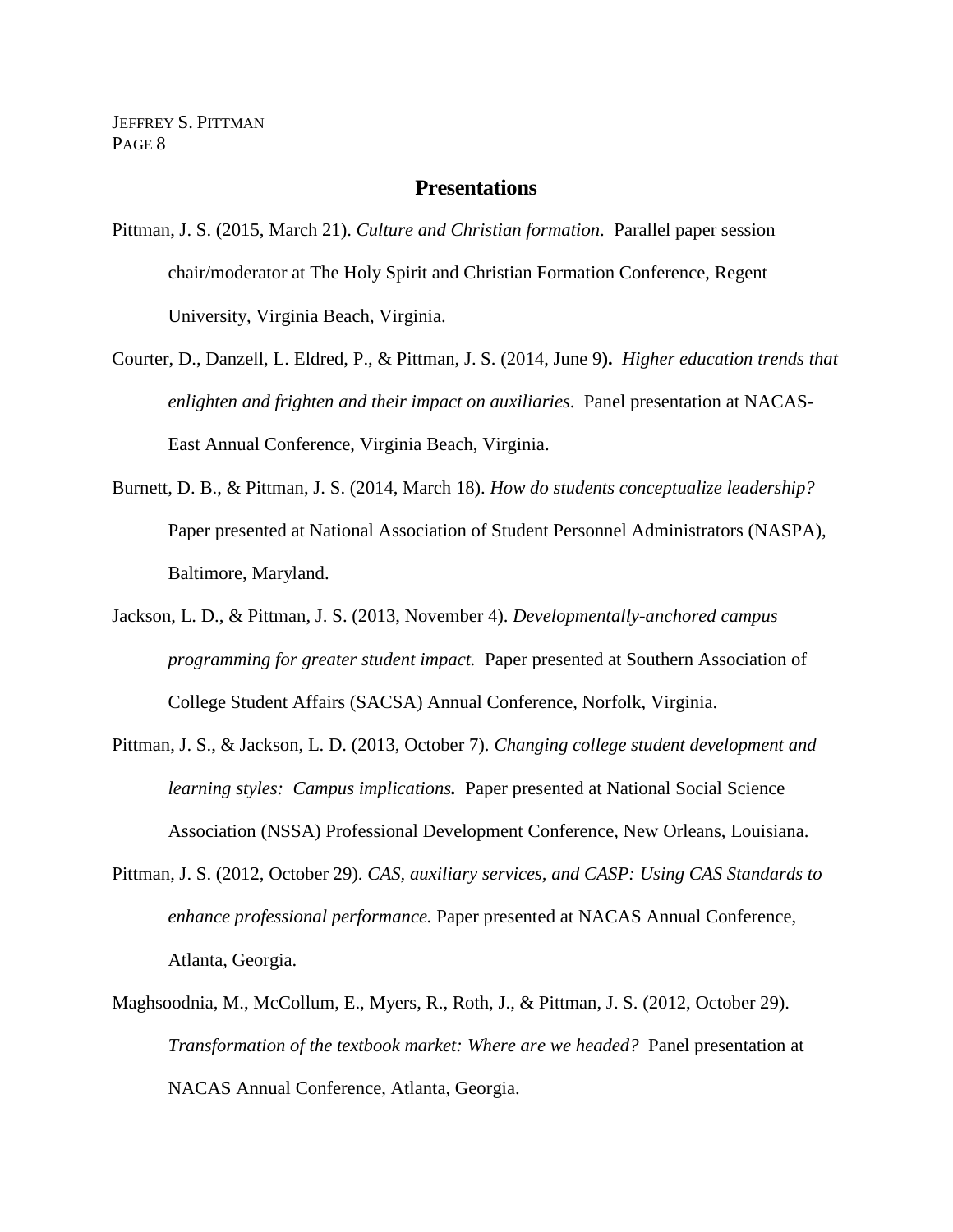- Pittman, J. S., & Perfetto, P. (2012, September 18). *CAS self-assessment in the auxiliary services context.* Paper presented via NACAS Webinar, September 18, 2012.
- Pittman, J. S., & Hassmiller, R. (2011, October). *CASP certification: Learn more about a new industry standard.* Paper presented at NACAS Annual Conference in Orlando, Florida.
- Berry, K., Eldred, P., Hassmiller, R., & Pittman, J. S. (2011, June 14). *Leadership roundtable: Launch of NACAS Certification Program***.** Panel presentation at NACAS – East Annual Conference, Annapolis, Maryland.
- Eldred, P., Hassmiller, R., & Pittman, J. S. (2010, November 8). *What's new with NACAS and auxiliary services*. Paper presented at NACAS Annual Conference, Colorado Springs, Colorado.
- Pittman, J. S. (2010, May 21). *Achieving success in campus services*. Keynote address presented at Kentucky Auxiliary Services Association (KASA) Annual Conference, Georgetown, Kentucky
- Pittman, J. S. (2010, January 25). *Strategic planning and decision-making, including selfoperation vs outsourcing*. Paper presented at NACAS Advanced Institute for Managers, Georgia Institute of Technology, Atlanta, Georgia.
- Pittman, J. S. (2009, June 9). *Auxiliaries and student affairs: Higher education's extraordinary partnership.* Paper presented at NACAS-East Annual Conference, Virginia Beach, Virginia.
- Perfetto, P., & Pittman, J. S. (2007, October 29). *Self–study strategies for auxiliary services*. Paper presented at NACAS Annual Conference, Las Vegas, Nevada.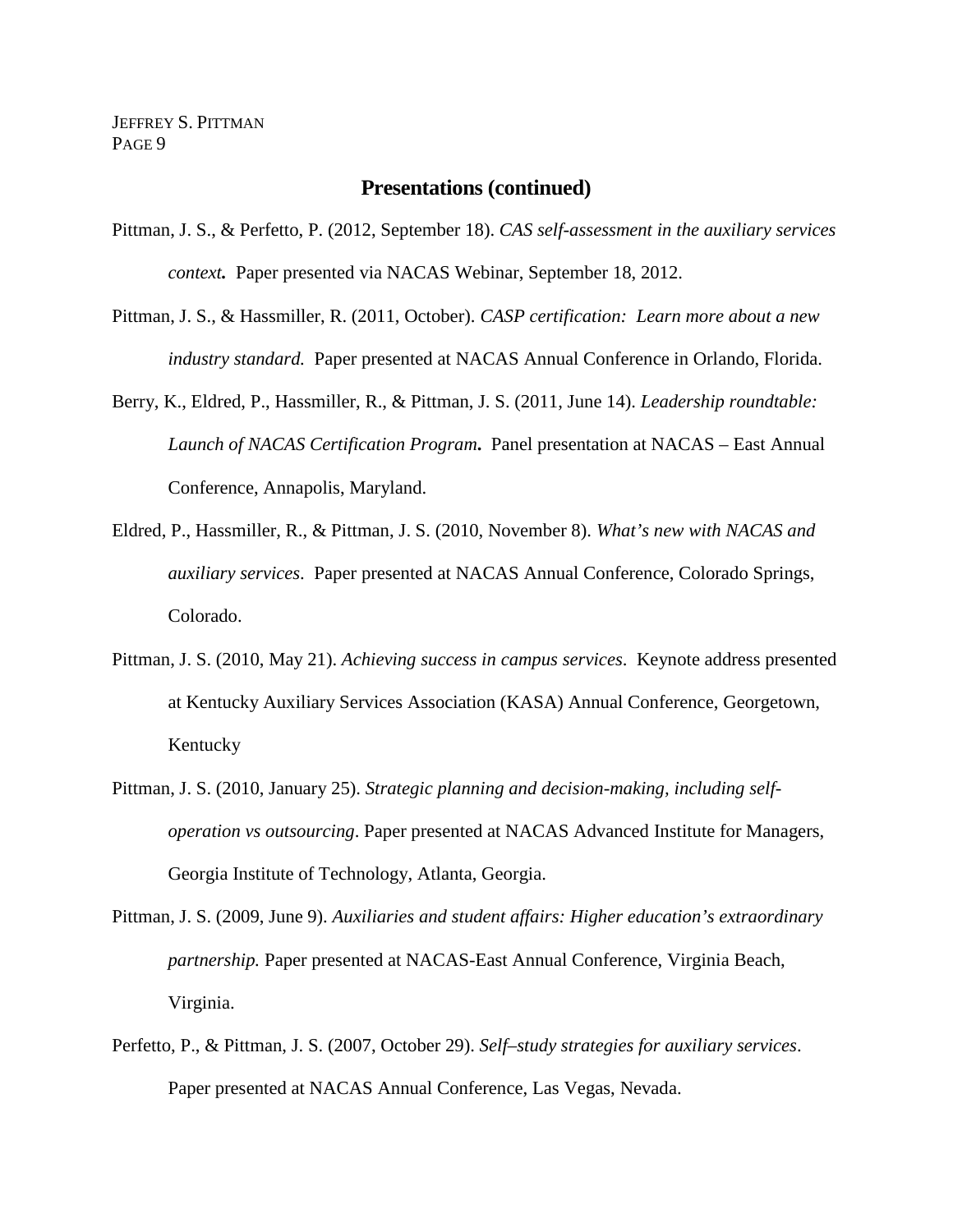- Pittman, J. S. (2007, October 22). *Supervising in the real world*. Paper presented at Regent University Center for Student Development Workshop, Virginia Beach, Virginia.
- Eldred, P., Martel, R., Pales, C., & Pittman, J. S. (2007, March, 31). *Auxiliary services: Critical issues for senior student affairs officers***.** Paper presented ACPA/NASPA Annual Conference, Orlando, Florida.
- Jacobs, B., McKown, J., Martel, R., Ramey, K., & Pittman, J. S. (2006, October 16). What chief business officers and chief student affairs officers want to know about their auxiliary operations. Panel presentation at NACAS Annual Conference; San Diego, California.
- Gish, K., & Pittman, J. S. (2006, October 15). *Retaining student customers and bookstore sales in a virtual world*. Paper presented at NACAS Annual Conference; San Diego, California.
- Davids, L. Dyer, R., Patterson, K., Pittman, J. S., & Stone, G. (2006, October 5). *Why should I volunteer?: A panel discussion on service and volunteering.* Panel presentation for Regent University's Center for Student Development, Virginia Beach, Virginia.
- Bekker, C., Bounds, D., & Pittman, J. S. (2006, June 27). *Self-management while writing a dissertation.* Panel presentation at Regent University's School of Organizational Leadership Doctoral Residency, Virginia Beach, Virginia.
- Hassmiller, R., & Pittman, J. S. (2006, June 18). *Chief operating officer: A new approach to campus/auxiliary leadership.* Paper presented at NACAS-East Annual Conference, West Point, New York.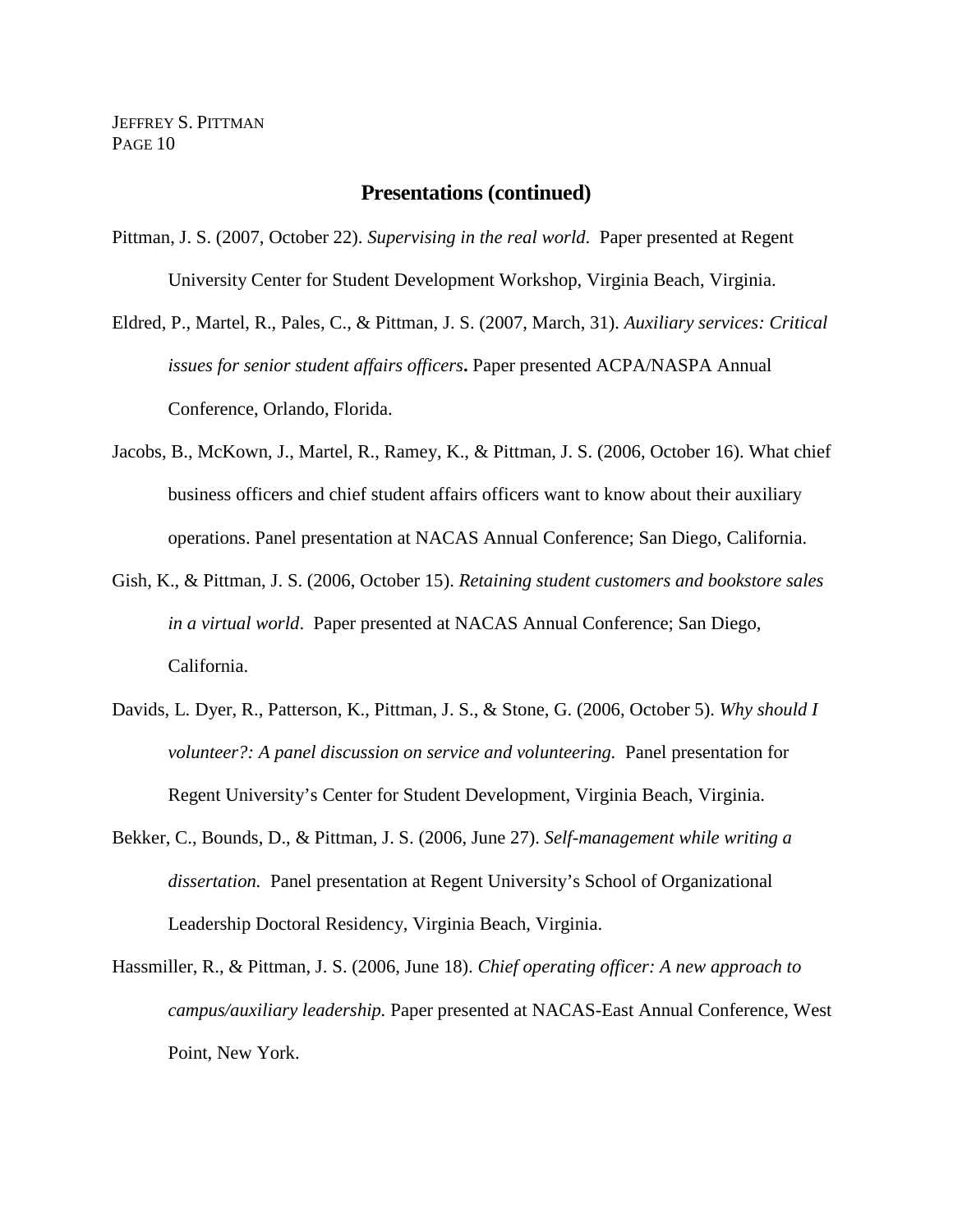Davies, P., Martel, R., Pittman, J. S., Ramey, K., & Turner, J. (2005, November 13). *What chief business officers and chief student affairs officers want to know about their auxiliary operations.* Panel presentation at NACAS Annual Conference, San Antonio, Texas.

- Pittman, J. S. (2005, October 27). *Supervising in the real world*. Paper presented at Regent University Center for Student Development Workshop, Virginia Beach, Virginia.
- Pittman, J. S. (2005, July 12). *Ten contemporary challenges to higher education.* Paper presented at Regent University School of Education Doctoral Residency, Virginia Beach, Virginia.
- Baker, J., Bounds, D., & Pittman, J. S. (2005, June 28**).** *Self-management while writing a dissertation*. Panel presentation at Regent University's School of Organizational Leadership Doctoral Residency, Virginia Beach, Virginia.
- Pittman, J. S., & Hassmiller, R. (2005, June 19). *Present & future trends in auxiliary services: The industry & associations are changing.* Paper presented at NACAS-Central Annual Conference, Lake of the Ozarks, Missouri.
- Pittman, J. S, & Wertz, R. (2005, June 11). *Self-operation vs. outsourcing: Deciding what is right for your campus*. Paper resented at NACAS Professional Development Workshop, Hyannis, Massachusetts.
- Pittman, J. S. (2005, March 21). *Privatize or self-operate? Considerations in operating successful campus services*. NASPA Annual Conference, Tampa, Florida.
- Ladd, J., & Pittman, J. S. (2005, March 21). *Laying foundations: New department and programming designs to shape tomorrow's graduate*. Paper presented at. NASPA Annual Conference, Tampa, Florida.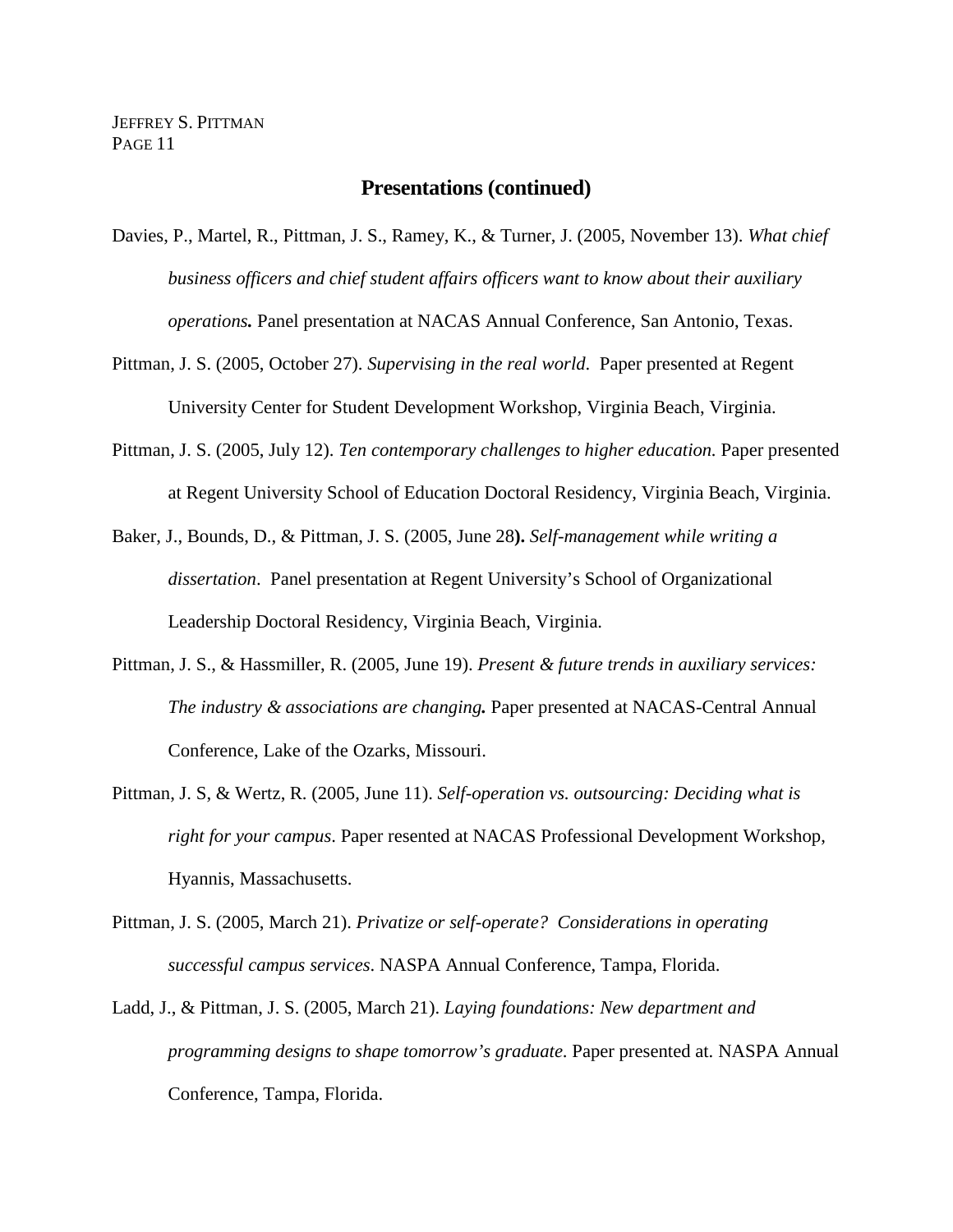Pittman, J. S. (2004, October 26). *Overview of benchmarking and comparative data.* 

Facilitator/moderator for panel discussion with representatives from NACS, NACUFS,

ACUI, CAS, and ACCED-I at NACAS Annual Conference, Orlando, Florida.

- Pittman, J. S. (2004, June 7). *Making service outsource decisions on your campus.* Paper presented at NACAS-East Annual Conference, Norfolk, Virginia.
- Pittman, J. S., Burnett, D. B, & Sadler, S. (2004, June 7). *Current and future students: The X box generation and beyond.* Panel presentation at NACAS-East Annual Conference, Norfolk, Virginia.
- Pittman, J. S. (2000, June 13). *A strategic method for campus service decision-making*. Paper presented at the NACAS-East (**National** Association of College Auxiliary Services – East Region) Annual Conference, Richmond, Virginia.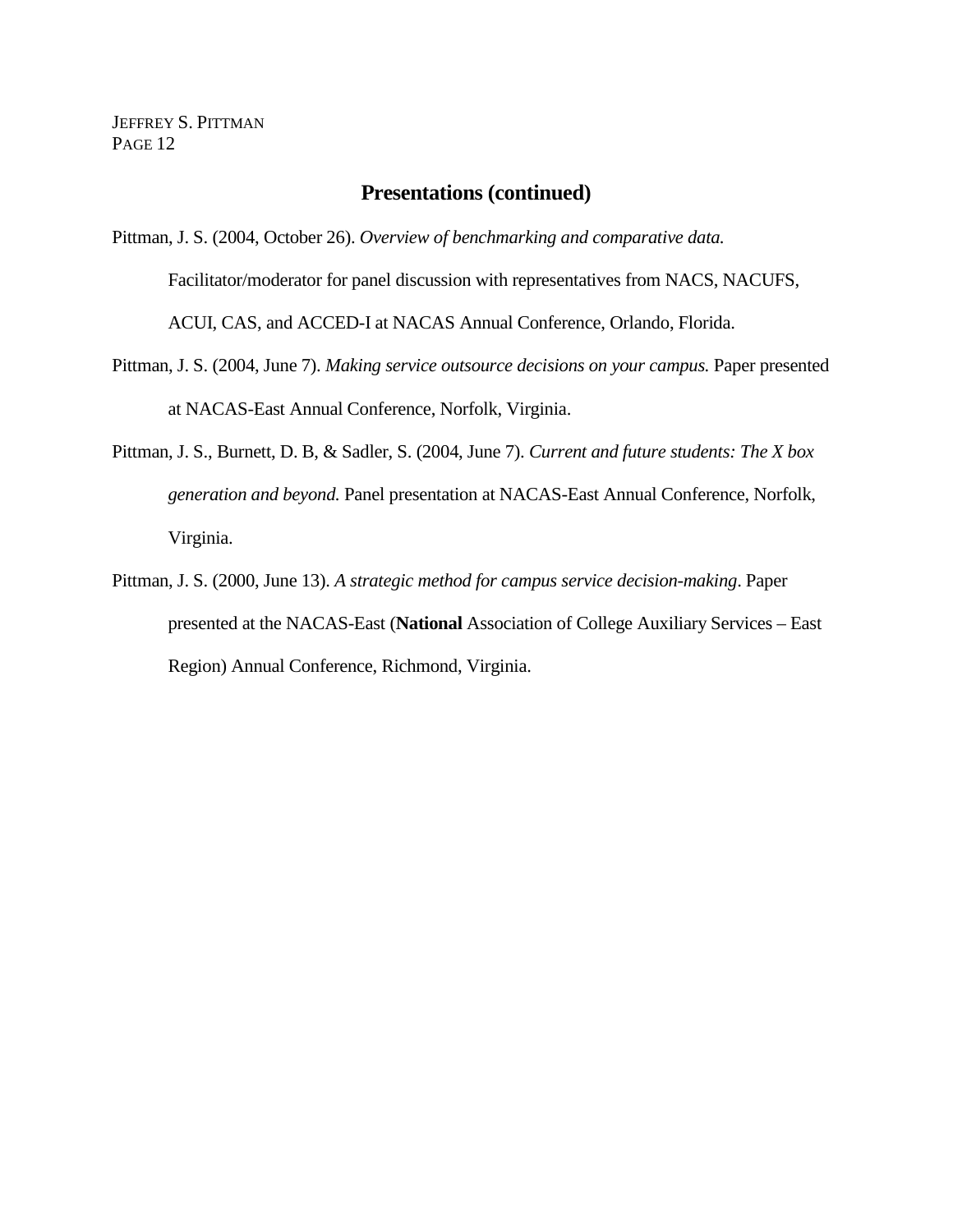# **Reviews/Endorsements**

Textbook revision reviewer for Routledge Publishers for *Business Practices in Higher Education: A Guide for Today's Administrators*, authored by Mark Kretovics, January 2018.

Provided publication and book cover endorsement for the 18th edition of *American Education*, authored by Joel Spring, March 2017.

Revision reviewer for Routledge Publishers for the preparation of the 18<sup>th</sup> edition of *American Education*, authored by Joel Spring. October 2016.

Provided publication and book cover endorsement for new book*: Culturally Responsive Leadership in Higher Education: Promoting Access, Equity and Improvement*, edited by Andres and Lorri Santamaria, 2016, Routledge.

Presentation Reviewer for proposed educational sessions for National Association of Student Personnel Administrators (NASPA) Annual Conference in Indianapolis, IN, March 2016.

Reviewed book proposal for Palgrave Macmillan Publishing for a prospective book entitled *Grounded: When College Goes Online* to be authored by Laura Petrie, November 2015.

Reviewed proposed book revision for Routledge/Taylor and Francis Group for second edition of *Organization and Administration in Higher Education,* Patrick J. Schloss and Kristina M. Cragg, editors, July 2015.

Reviewed book proposal for Routledge/Taylor and Francis Group for a prospective book *entitled Culturally Responsive Leadership in Higher Education: Praxis Promoting Access, Equity and Improvement* to be edited by Lorri J. Santamaria (University of Auckland in New Zealand) and Andres P. Santamaria (University of Auckland in New Zealand), July 2014.

Publication Reviewer for National Social Science Journal, published by the National Social Science Association, summer 2014 – 2018.

Reviewed book proposal for Routledge/Taylor and Francis Group for a prospective book entitled *Challenges in Higher Education Leadership* to be edited by James Soto Antony (Yale University) and Ana Mari Cauce (University of Washington), May 2014.

Reviewed the article Student Affairs in Canada in 2013: Perceptions, Trends, and an Outlook toward the Future for publication in the Canadian Journal of Higher Education, March 2014.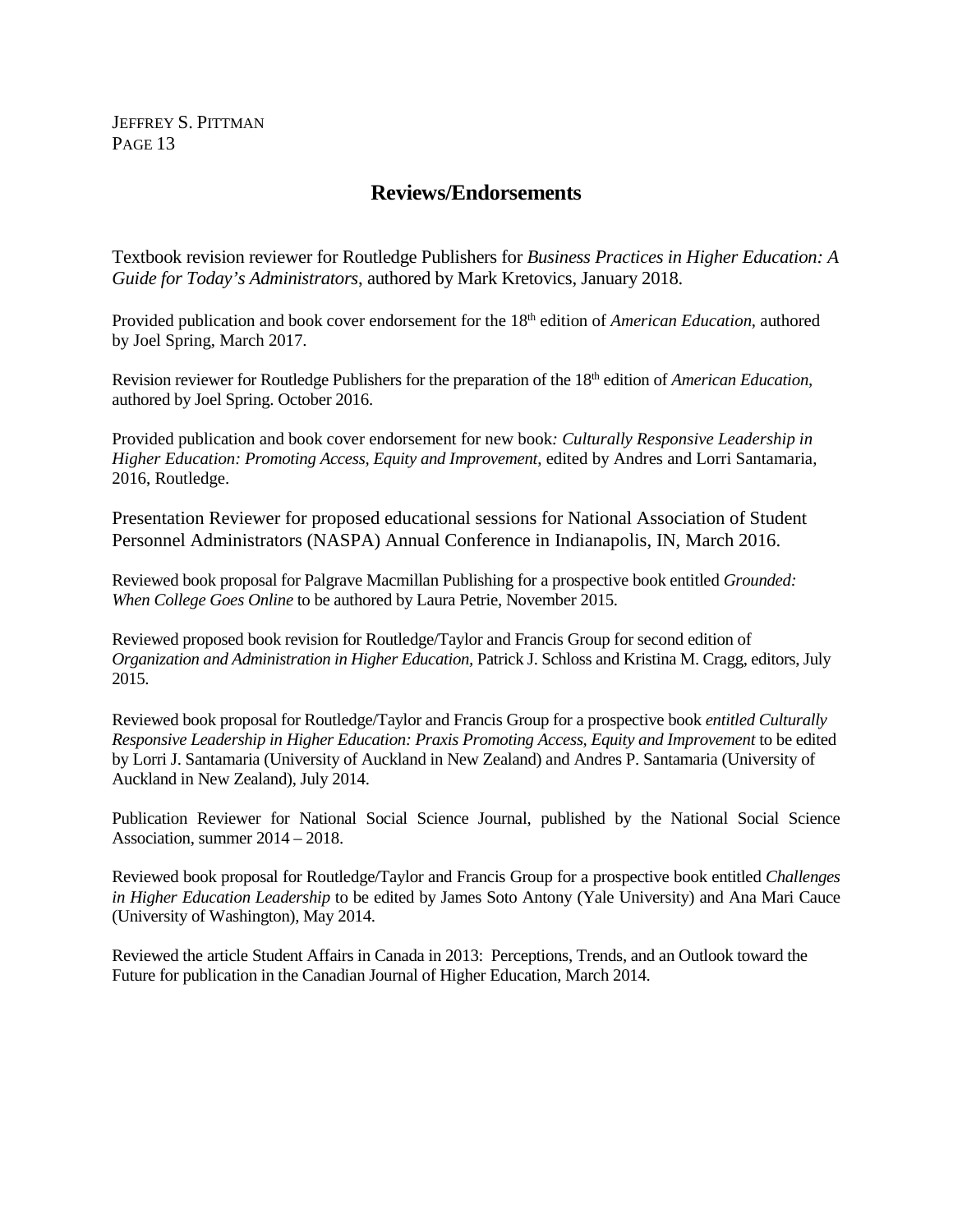# **Courses Taught**

- Accreditation and Assessment, (EHEA 710)
- Curriculum and Assessment for College/University Teaching, (EHEA 807)
- Developmental Leadership, (EDIP 541)
- Enrollment Management, (EHEA 713)
- Finance and Marketing, (EHEA 711)
- Higher Education Finance (EHEA 502/802 and HIED 756/856)
- History and Contemporary Issues in Christian Higher Education, (EHEA 700)
- History and Contemporary Issues in Higher Education, (EFND 523/723)
- International and Global Issues in Adult Education (EDSL 715)
- Law and Governance in Higher Education, (EHEA 503/803)
- Leadership and Organizations, (EFND 509/709)
- Philosophical Foundations of Education, (EDIP 540)
- Presidential and Board Leadership, (EHEA 714)
- Role and Mission of Christian Colleges and Universities, (EHEA 602/802)
- State and Federal Educational Policy, (EHEA 708)
- Student Affairs Field Experience (Internship), (EHEA 595)
- Strategic Planning and Program Evaluation, (EDCO 501/801)
- Student Services Administration, (EHEA 504)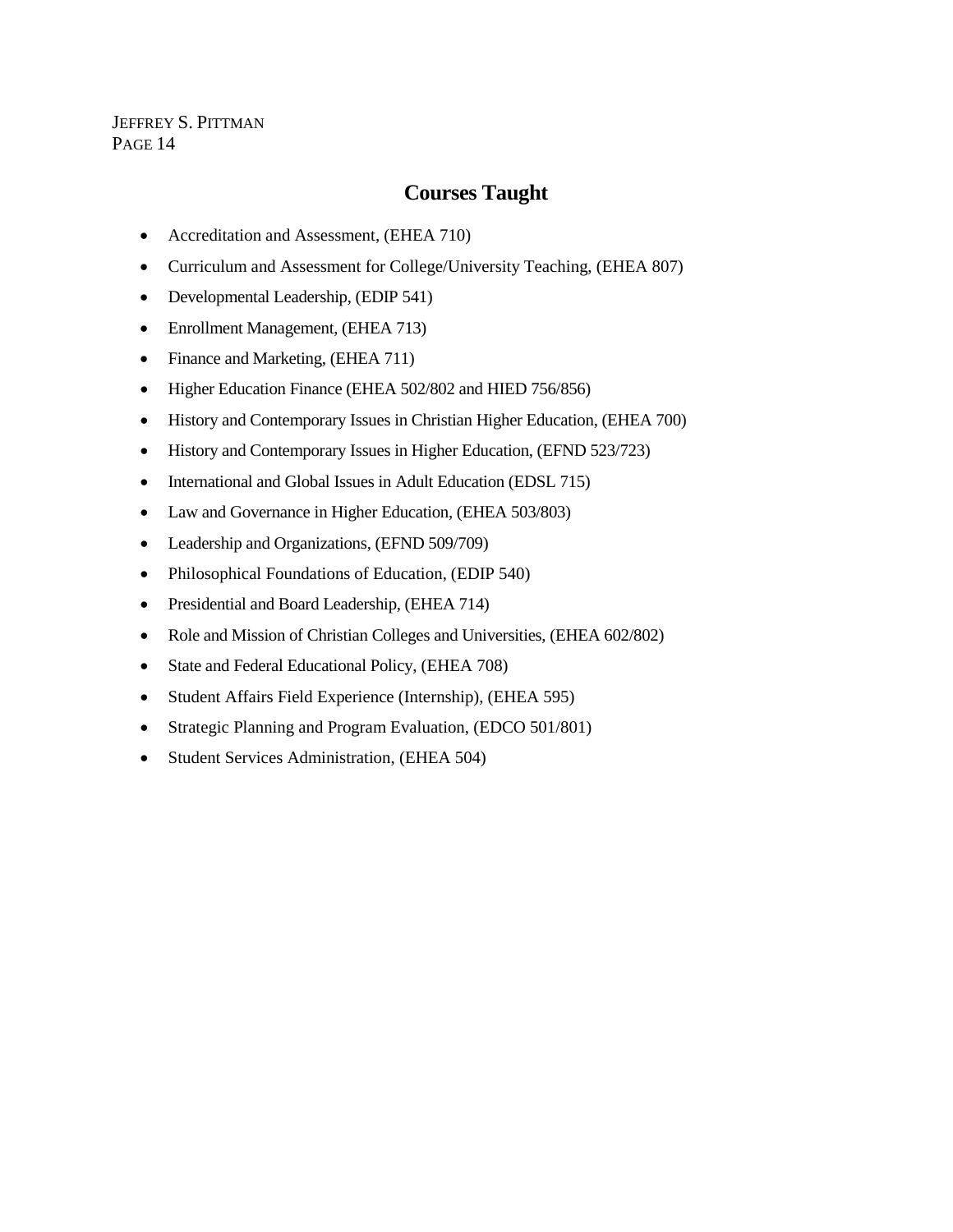## **Affiliations and Recognitions**

**Faculty Member of the Year -** selected as the Regent University School of Education faculty member of the year for the 2017/18 academic year. Designation made in May 2018.

**Publication Reviewer** for National Social Science Journal, published by the National Social Science Association, summer 2014 – present.

**Publication Reviewer** for book proposals and new editions submitted to Routledge/Taylor and Francis Group, May 2014 – present.

**Certified Auxiliary Services Professional (CASP)**, professional certification through the National Association of College Auxiliary Services, awarded December 2011

**Robert F. Newton Award for Distinguished Service,** National Association of College Auxiliary Services, awarded October 2011

**Accreditation Evaluator, Southern Association of Colleges and Schools** (SACS) – Commission on Colleges, served on six teams in both Off-site and On-site modes, 2011, 2012, 2014, and 2015

**CASP Certification Commission, National Association of College Auxiliary Services** (NACAS), 2009 to 2014. Group tasked with the development and implementation of the Certified Auxiliary Services Professional program launched with the inaugural CASP examination in October 2011. Positions held: Vice-chair, Chair, and Past-chair - 2011 - 2014

**Adjunct Associate Professor, Old Dominion University**, Spring 2005 to present

**Adjunct Associate Professor, Regent University**, Fall 2004 to Spring 2011

**Member, National Association of Student Personnel Administrators**, 2002 to 2017

**Member, Southern Association of College Student Affairs**, 2007 to 2017

**Board of Directors, Council for the Advancement of Standards in Higher Education** (CAS), April 2005 to April 2019

**Board of Directors, National Association of College Auxiliary Services Education Foundation**, November 2005 to October 2013

**Board of Directors, National Association of College Auxiliary Services** (NACAS), 2000 to 2006 Elected to eleven member association board. Organization composed of college service and entrepreneurial department leaders representing over 1,000 colleges and universities in the United States, Canada, Great Britain, and Australia. Positions held: Regional Director for Eastern U.S. and Canada, Vice President, President-elect, President, and Past-president.